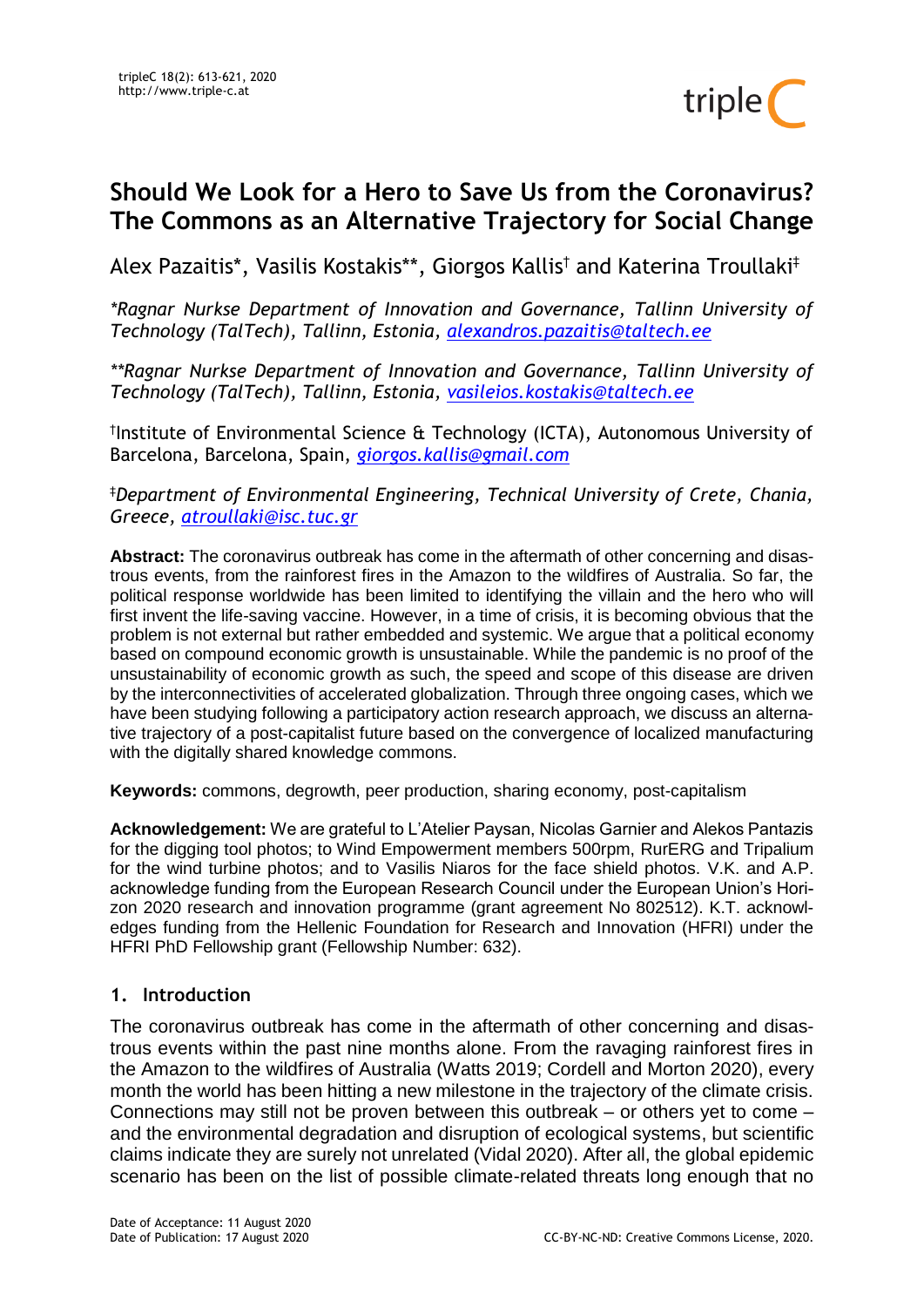one can pretend to be taken aback (2020). Even considering that it came sooner than expected (National Intelligence Council 2017), the level of awareness and preparation worldwide was low.

The deadly virus scenario is amongst the terrifying disasters that make a popular action film, right next to alien invasions and natural disasters. And yet there seems to be no devastating threat, from floods and tornadoes to extra-terrestrial invaders, that cannot be solved by a Hollywood superhero. Pop culture does not operate in a vacuum: the stories we tell ourselves reflect who we are and how we think the world works (Klein and Warner 2016; van Zoonen 2007). Likewise, in the face of the coronavirus pandemic, the political response worldwide is limited to identifying the villain (Finnegan 2020) and the hero who will first invent the life-saving vaccine. But not all imminent disaster scenarios have to be the same. A blockbuster script often comprises an 'external' threat, be it a mutated virus, aliens or (un)natural disasters, a stereotypical villain and an equally stereotypical hero. However, we argue that currently the threat is not at all external, but rather embedded and systemic. Hence, any possible solution to the problem must also be embedded and systemic.

## **2. The Pandemic of Growth**

A number of authors have taken issue with the unsustainability of compound economic growth (for a review see Kallis et al. 2018), criticising the "green growth" thesis according to which policy and technological fixes alone are sufficient to avert future socioecological disasters, not least climate change (Hickel and Kallis 2020; Magee and Devezas 2017). This 'degrowth' literature points to the increasing social and ecological costs of growth that in high-income countries have rendered growth 'uneconomic', and argues for rethinking human economies along the principles of care and commoning.

Epidemics happened in the past (Hays 2005) and will happen in the future (Kolbert 2020). The pandemic is no proof of the unsustainability of growth as such. Yet the speed and scope of this disease are driven by interconnectivities of accelerated globalization (World Health Organization 2015) – the spread of the virus followed the routes of aeroplanes. The growing ease with which viruses jump from animals to humans is conditioned by expansion of corporate agri-systems, encroachment of humans on habitats, and the commodification of wildlife – all integral to current growth economies. In turn, the austerity cuts that weakened public health systems and preventative control mechanisms were pursued in the name of growing the economy after the 2008 crisis. The reluctance of governments to act early in order to avoid economic costs, and the urge to reopen the economy as fast as possible, even at the cost of lives lost for the sake of the economy, are all in line with the "growth paradigm" (Schmelzer 2016) that prioritises the growth of GDP over human and ecological well-being.

The word "degrowth" signifies a path of becoming "slower by design, not disaster" (Victor 2008). With the emphasis placed on localization and low-tech, convivial tools are often viewed to suggest a sort of regression, and a rejection of the fruits of modernity. However, degrowth authors insist that they want to invite thinking beyond dualisms such as local versus global, high-tech versus low-tech, modern versus backward; and in this way open paths beyond what seems a "one-way future consisting only of growth" (Le Guin, quoted in Kallis and March 2015, 361).

The notion of the commons has been central in the degrowth literature (Kallis et al. 2020). The commons here are understood as forms of collective action, of coming together, that are not based on a logic of perpetual expansion, but of mutual and collective self-limitation. Commons systems carry the wisdom of self-organisation from past (pre-enclosure) times into the future, and demonstrate how social technologies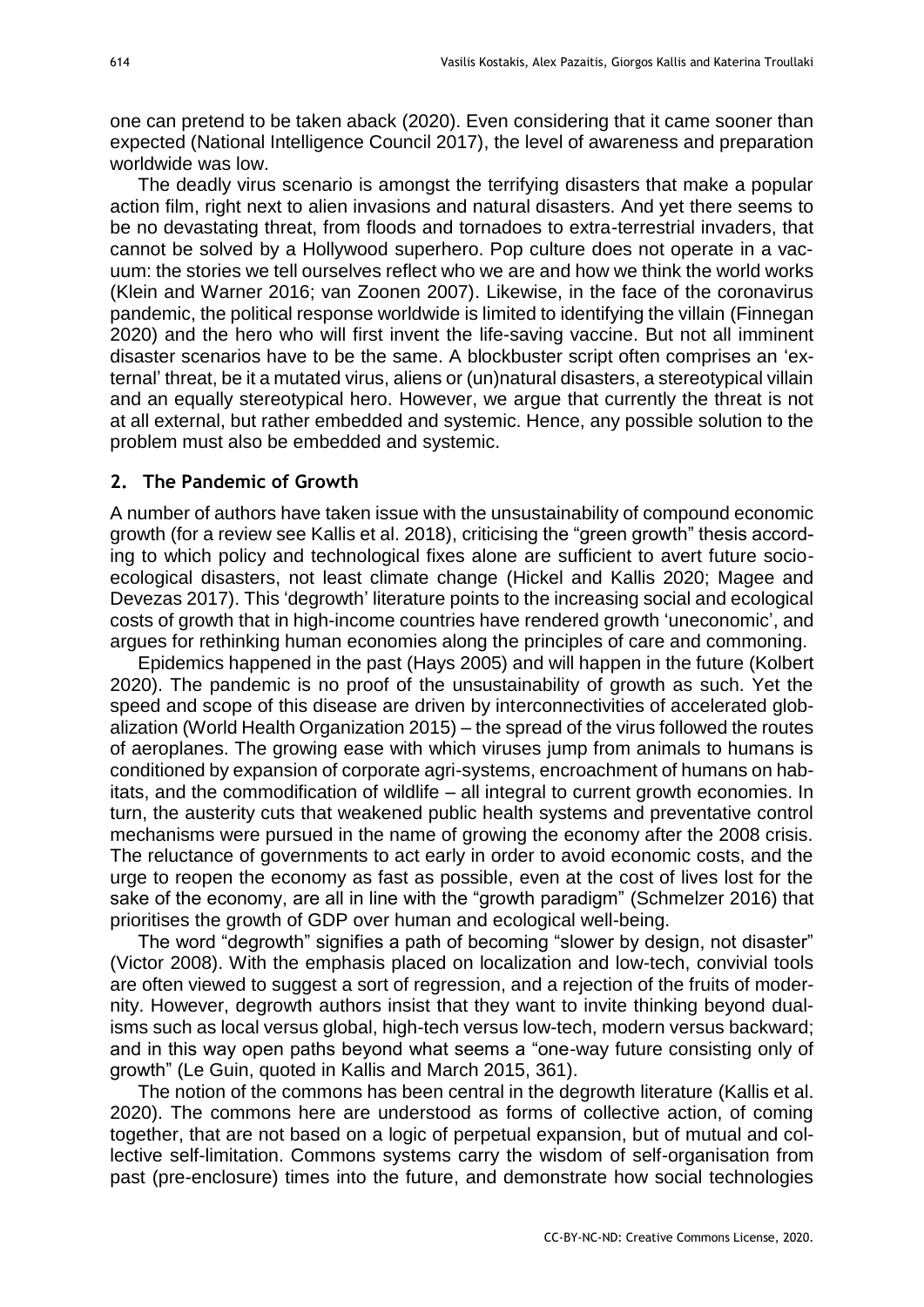can be fruitfully combined with appropriate physical technologies, providing for real human needs. There is a lot to be learned in this respect both from "traditional" resource commons (Ostrom 1990) and from the emerging commons of geographically distributed communities connected through the Internet (Bauwens, Kostakis and Pazaitis 2019); to these we now turn.

# **3. Empowering the Local Economy through the Commons**

The global response to the recent pandemic seems to match the banality of a war movie. Political leaders call for unity and faith (Smith 2020), while powerful nations alongside pharmaceutical giants compete to be the heroes in the vaccine saga (Sanger et al. 2020).

Meanwhile, dispersed, self-organised groups from around the globe share knowledge and experience to create collective solutions. They are building an expanding universe of commons (Bollier and Helfrich 2019). Driven by diverse motivations, people with no geographical proximity, and no predefined structures and roles, design and share creative solutions that can be produced, adapted, used and shared back, potentially by anyone, or with the help of an expert (Kostakis et al. 2018). The potential of the digital commons of knowledge, software and design, combined with localized manufacturing technologies (from 3D printing and CNC machines to low-tech tools and crafts) can be crucial in covering human needs, and even more so in crisis situations (Kummitha 2020). We briefly discuss three cases, which we have been studying following a participatory action research approach, to illustrate the contours and the possibilities of the emerging paradigm.

To begin with the agricultural sector: small-scale, organic farmers rarely find appropriate machinery to support their work (Giotitsas 2019). And even if they do, this requires important concessions in terms of autonomy (2019). So, a cooperative of farmers and engineers in France has designed and manufactured its own agricultural machines. The cooperative shares its designs with the world – as a digital commons. Two other networks of small-scale farmers, one from the US and another from Greece, in the latter of which the authors of this paper participate, have been doing the same. These three communities have connected and created synergies by improving the same digital commons of designs, knowledge and software. A fourth community from Bhutan has been benefiting from the existing digital commons in its effort to locally manufacture agricultural technologies customised to their needs.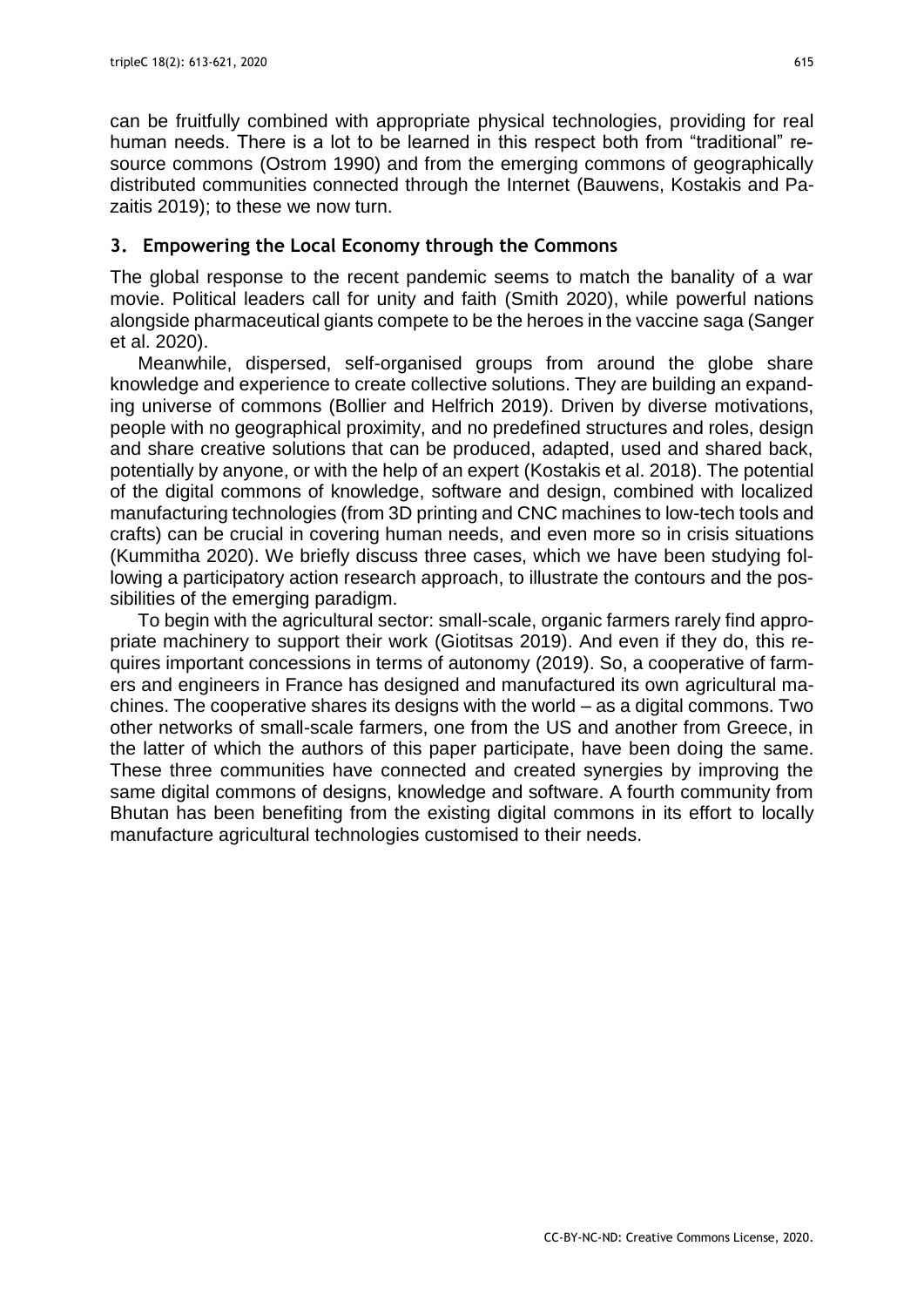

Figure 1: (a) The designs of the digging tool as provided by L'Atelier Paysan (France) under a Creative Commons license (Source: L'Atelier Paysan); (b) and (c) Tzoumakers (Greece) adapted the designs and locally manufactured their own digging tools. They are working with L'Atelier Paysan on how their adaptations and improvements can be integrated into the existing digital commons (Image courtesy of Nicolas Garnier and Alekos Pantazis).

Another imprint of this paradigm is found in rural electrification. An increasing number of people manufacture small wind turbines using locally available tools, skills and materials, and drawing from digital commons. The practice of "Locally Manufactured Small Wind Turbines" (LMSWTs) (Latoufis, Pazios and Hatziargyriou 2015) has been catalysed by Piggott's *A Wind Turbine Recipe Book* (2008), a manual documenting a simple yet robust design for manufacturing small wind turbines that can be adapted to different contexts. The open design has been embraced by multiple actors around the globe, who have adopted and modified it according to different needs, challenges and resources as these arise in diverse settings.

LMSWTs have been applied in rural electrification projects in developing countries (Latoufis, Pazios and Hatziargyriou 2015), as well as within educational projects elsewhere, due to their affordability and their orientation towards using local resources for manufacturing and maintenance, thus supporting the local economy and empowering local skills and autonomy. This type of technology empowers rural communities to improve their livelihoods without leaving their lands or altering them in ways that irreparably disrupt the local ecosystems (Kostakis et al. 2018).

Most of these initiatives act on the principles of open collaboration and knowledge sharing, feeding back newly created knowledge to the knowledge commons, interconnected at different scales: from regional networks that share technical and organisational expertise in France, Tanzania and Argentina to global networks that connect through digital and physical means. In 2011, several groups working with LMSWTs formed the Wind Empowerment (WE) association, to network most of the initiatives worldwide. WE, in which an author of this paper participates, today comprises more than 50 member organisations across South and North America, Africa, Europe and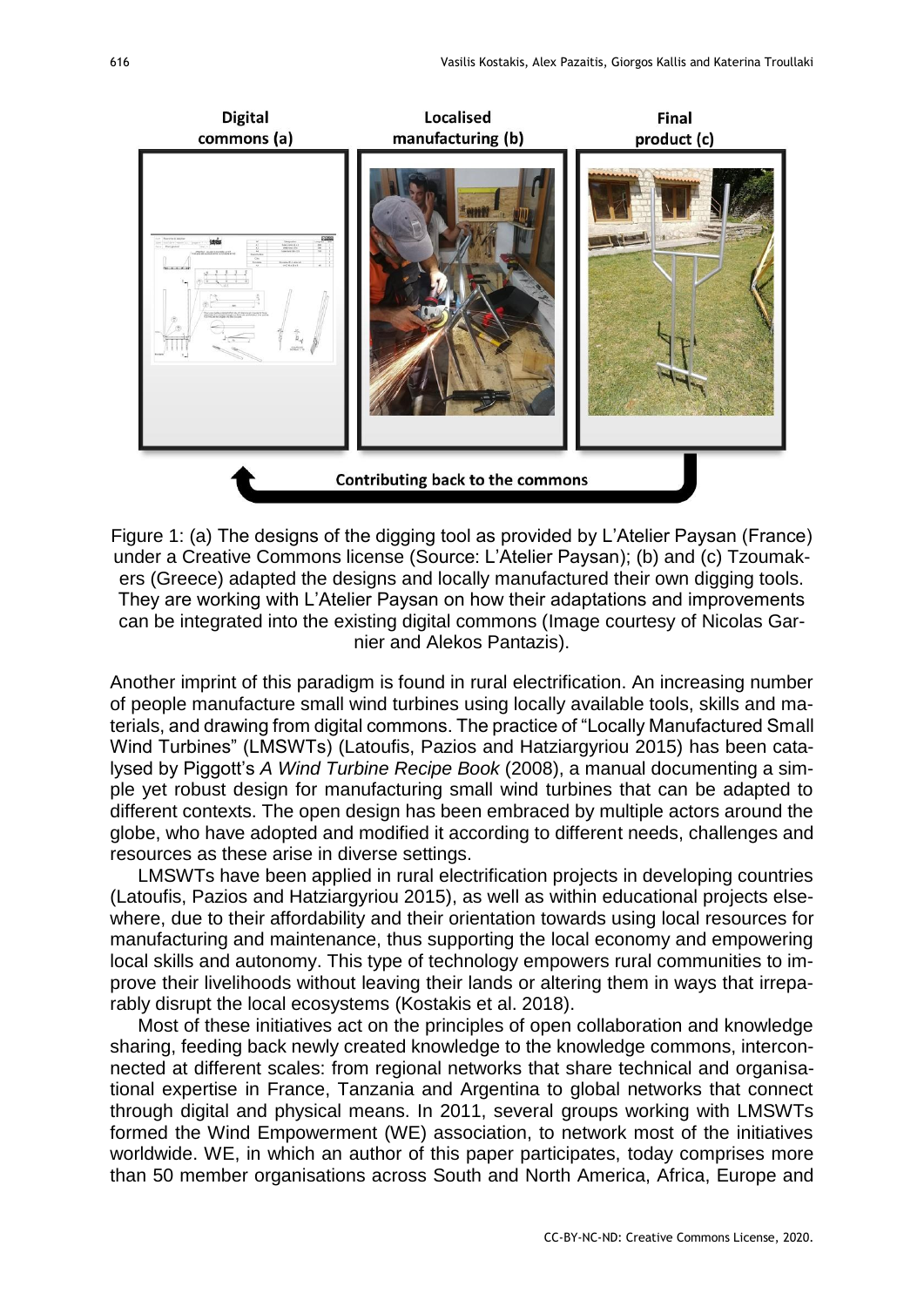Asia. Besides hosting digital channels of communication and knowledge sharing and organising a biennial international conference, WE has been empowering its members to perform joint projects and interdisciplinary research around LMSWTs.



Figure 2: (a) Exploded CAD illustrating the components of the smallest small wind turbine described in Piggott (2008) (Image courtesy of Roland Beile and Tripalium); (b) Manufacturing small wind turbines with university students during a workshop in the Semara region of Ethiopia in 2015 (Source: [rurerg.net\)](http://rurerg.net/); (c) Students of the rural school of Isonza, Argentina, local community members and members of the Argentinian organization 500rpm posed in front of the locally manufactured small wind turbine installed to electrify the school in 2015 (Source: 500rpm).

Lastly, in response to the coronavirus outbreak, similar groups began to organise to document knowledge and diagnostic methods and technological tools, or low-cost manufacturing of equipment (Coetzee 2020), to address the pandemic. For example, in Italy a hospital in Chiari was facing a shortage of respirator valves. The manufacturer was unable to respond to the increased needs but was reluctant to share the designs. So, a designer from Milan worked with another manufacturing company in Brescia to reverse-engineer the valve and produce it with a low-cost 3D printer, thus allowing its manufacturing potentially anywhere (Toussaint 2020). In Greece, two of the authors have been participating in similar initiatives that build on the existing digital commons and locally manufacture coronavirus protective equipment (from 3D-printed face shields to hand-sewn masks).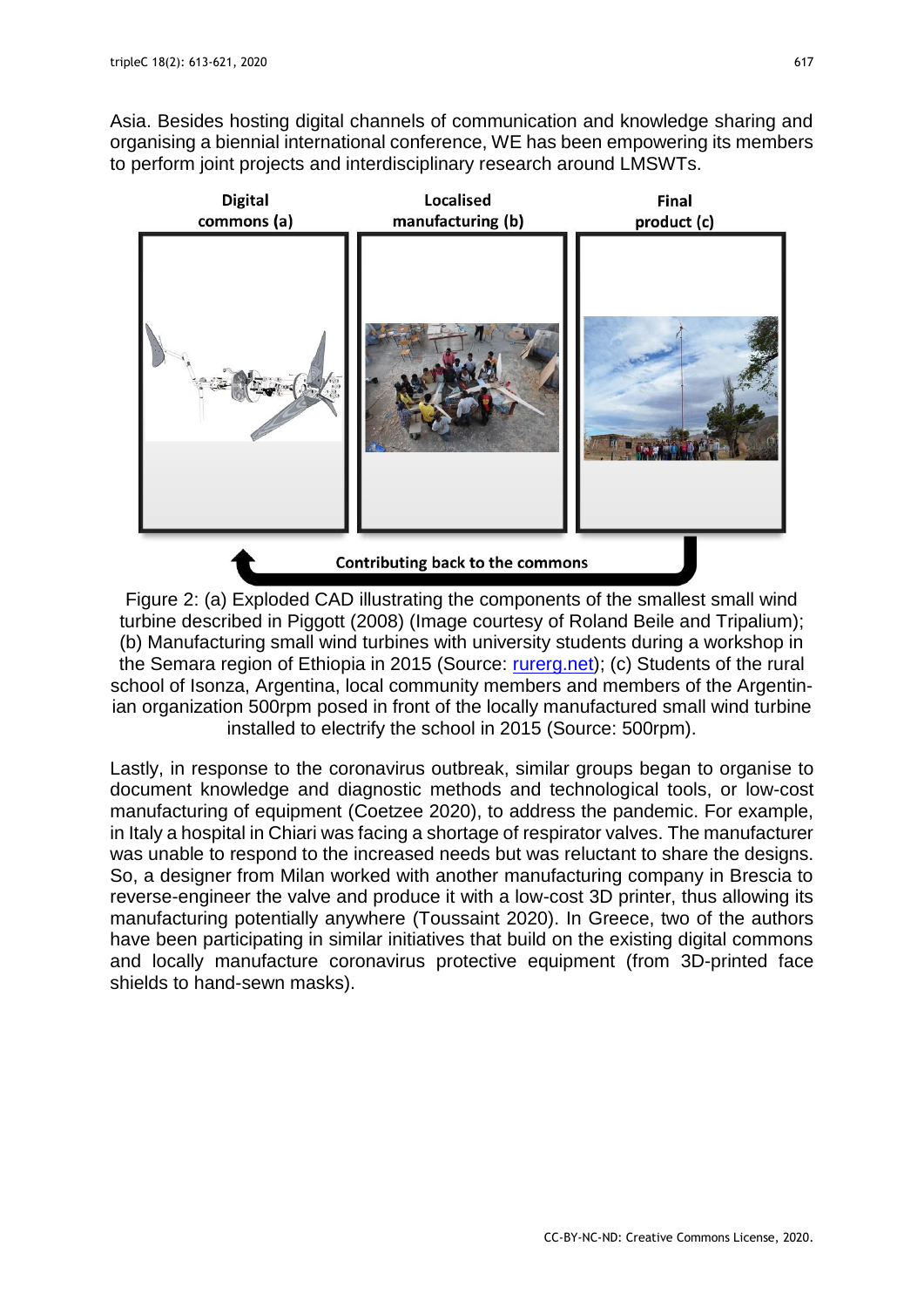

Figure 3: (a) The designs of the flat face shield protector available under a Creative Commons license (Source: [https://www.youmagine.com/designs/flat-face-shield-pro](https://www.youmagine.com/designs/flat-face-shield-protector)[tector\)](https://www.youmagine.com/designs/flat-face-shield-protector); (b) and (c) 3D printing and then wearing the face shield protector in Ioannina, Greece (Image courtesy of Vasilis Niaros).

Thousands of experts, engineers and scientists can mobilise around such open projects and work on common infrastructures and protocols to better respond to crises. They could contribute to a lesser or larger extent with their knowledge and skills where they are most needed. Consider this: the knowledge and designs to produce vital equipment, like respirators or breathing masks, would be openly available everywhere. Local makerspaces could manufacture them with low cost, using shared protocols and practices, based on local materials and capacities, minimising dependence on global supply chains, or, in the case of a pandemic, reducing exposure to health risks. With more autonomy locally, and more sharing globally, more agile and resilient production systems may be created to better respond to global crises.

In contrast to growth-oriented "cosmopolitanism", such commons-based production initiatives may point to a "cosmopolitan localism" (Sachs 1992) or "cosmolocalism". The cases presented here do not fall easily into standard distinctions such as hightech versus low-tech, global versus local (or globalization versus self-sufficiency). In line with degrowth principles (Kallis et al. 2018), they sketch an existing alternative economic paradigm that combines elements from the past and future in new ways, making advanced technologies with simple uses accessible to everyone. In putting human needs at their centre and over profit, and in facilitating a re-localization of productive activity (Kostakis et al. 2018), these technologies provide solutions with a broadly defined future beyond growth-based development.

Nevertheless, the cases outlined above do not provide a blueprint for commonsbased transformation or reconfiguration. Rather, they emphasise the emerging postcapitalist dynamics from a techno-social perspective towards new ways to enact sustainable design and manufacture. Much research needs to take place from an institutional perspective, bearing in mind lessons learnt from the "traditional" commons scholarship (Agrawal and Gibson 1999) and the contradictions of the digital commons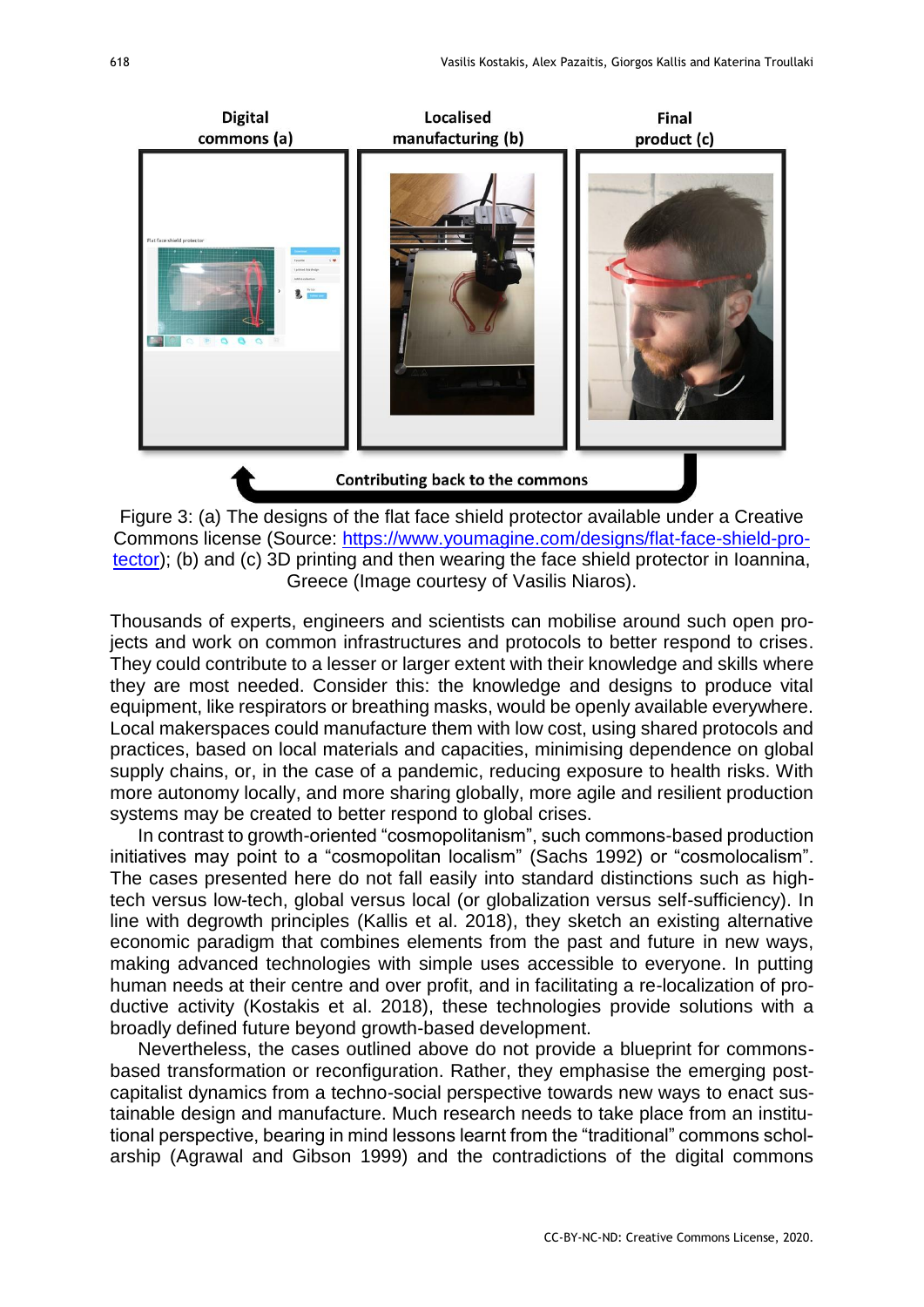(Fuchs and Horak 2008; Birkinbine 2018; Kostakis, Roos and Bauwens 2016; Roos, Kostakis and Giotitsas 2016).

# **4. Conclusions**

This coronavirus may be the first in a series of massive extinction threats that current generations will be called to face. Most probably the current threat will soon abate, while effective treatment and vaccines will soon be available. However, we should not feel complacent and refrain from considering the embedded problems that made our societies vulnerable in the first place. We should radically reconfigure our lives and collective institutions. And the commons can be a transformative social, economic and political paradigm.

As long as we continue kick-punching climate change and global inequality; as long as we wait for our 'heroes' (e.g. donors) to save us, ignoring how much of their political influence they might use to erode, *inter alia*, public infrastructure and health systems (Schwab 2020); as long as we look for villains and respond to disasters with 'thoughts and prayers' as long as we keep confronting collective issues with individualistic means, we may further the destruction of the wealth upon which our survival and prosperity relies. Because the real wealth is not registered in big pharma bottom lines nor on stock market indices. It is composed by the people, the knowledge, the culture and the environment in which we are all embedded. And these types of global crises come to remind us of this inevitable condition.

# **References**

- Agrawal, Arun, and Clark C. Gibson. 1999. Enchantment and Disenchantment: The Role of Community in Natural Resource Conservation. *World Development* 27 (4): 629-649.
- Bauwens, Michel, Vasilis Kostakis and Alex Pazaitis. 2019. *Peer to Peer: The Commons Manifesto*. London: University of Westminster Press.
- Birkinbine, Benjamin J. 2018. Commons Praxis: Toward a Critical Political Economy of the Digital Commons. *tripleC: Communication, Capitalism & Critique* 16 (1): 290-305.
- Bollier, David, and Silke Helfrich. 2019. *Free, Fair, and Alive: The Insurgent Power of the Commons*. Gabriola Island: New Society Publishers.
- Coetzee, Gerrit. 2020. Ultimate Medical Hackathon: How Fast Can We Design And Deploy An Open Source Ventilator? *Hackaday,* March 12. Accessed May 01, 2020. [https://hackaday.com/2020/03/12/ultimate-medical-hackathon-how-fast-can-we-de](https://hackaday.com/2020/03/12/ultimate-medical-hackathon-how-fast-can-we-design-and-deploy-an-open-source-ventilator/)[sign-and-deploy-an-open-source-ventilator/](https://hackaday.com/2020/03/12/ultimate-medical-hackathon-how-fast-can-we-design-and-deploy-an-open-source-ventilator/)
- Cordell, Marni, and Adam Morton. 2020. Australia on the Frontline: Ask an Expert about Climate Change and Its Effects. *The Guardian*, February 29. Accessed May 01, 2020. [http://www.theguardian.com/environment/2020/mar/01/australia-on-the-frontline-ask](http://www.theguardian.com/environment/2020/mar/01/australia-on-the-frontline-ask-an-expert-about-climate-change-and-its-effects)[an-expert-about-climate-change-and-its-effects](http://www.theguardian.com/environment/2020/mar/01/australia-on-the-frontline-ask-an-expert-about-climate-change-and-its-effects)
- Finnegan, Conor. 2020. False Claims about Sources of Coronavirus Cause Spat between the US, China. *ABC News*, March 13. Accessed May 01, 2020. [https://abcnews.go.com/Politics/false-claims-sources-coronavirus-spat-us](https://abcnews.go.com/Politics/false-claims-sources-coronavirus-spat-us-china/story?id=69580990)[china/story?id=69580990](https://abcnews.go.com/Politics/false-claims-sources-coronavirus-spat-us-china/story?id=69580990)
- Fuchs, Christian and Eva Horak. 2008. Africa and the Digital Divide. *Telematics & Informatics* 25 (2): 99-116.
- Giotitsas, Christos. 2019. *Open Source Agriculture: Grassroots Technology in the Digital Era*. Basingstoke: Palgrave Pivot.
- Hays, J. N. 2005. *Epidemics and Pandemics: Their Impacts on Human History*. Santa Barbara: ABC-CLIO.
- Hickel, Jason, and Giorgos Kallis. 2020. Is Green Growth Possible? *New Political Economy* 25 (4): 469-486.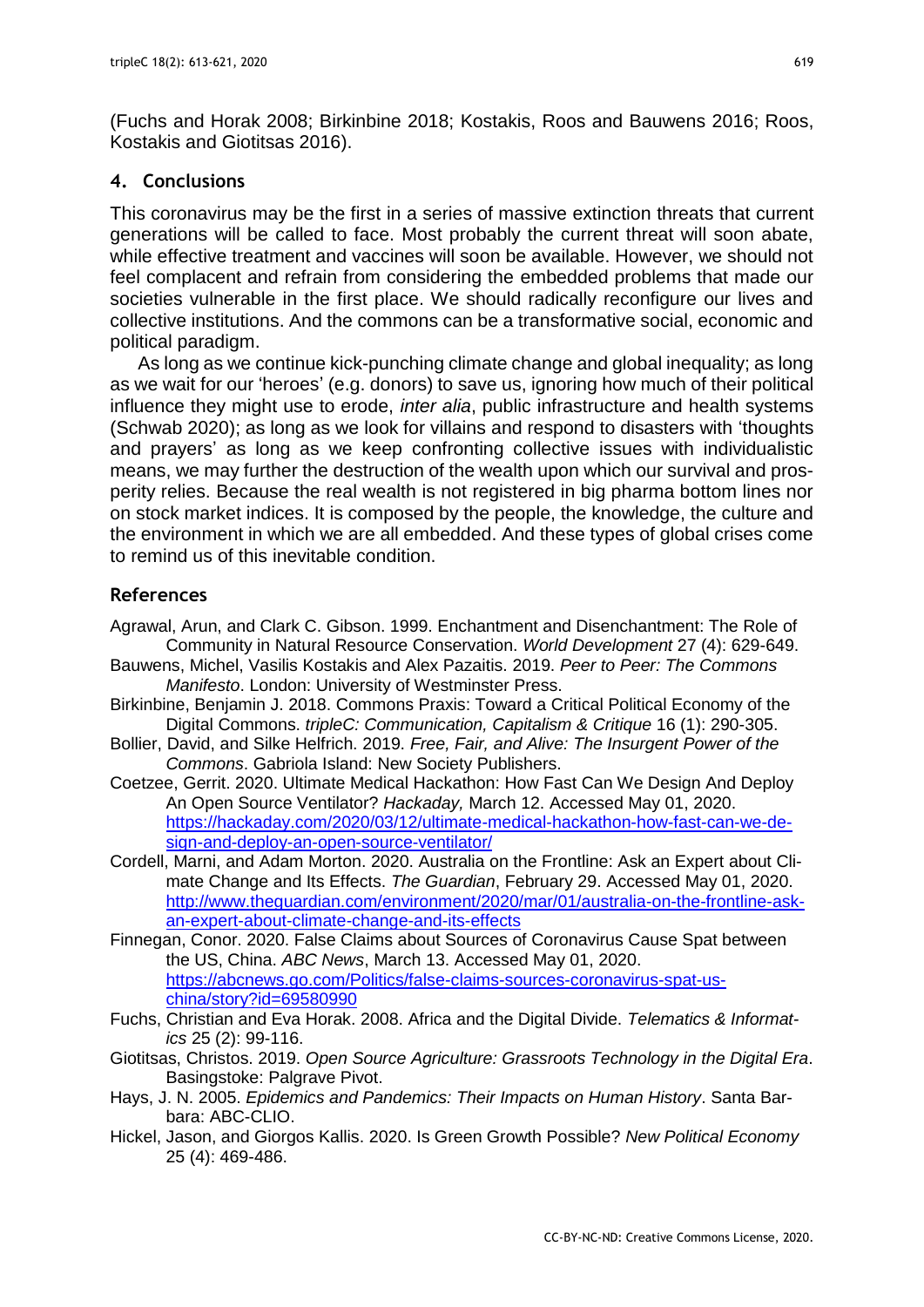- Kallis, Giorgos, Susan Paulson, Giacomo D'Alisa, and Federico Demaria. 2020. *The Case for Degrowth*. Cambridge: Polity Press.
- Kallis, Giorgos, Vasilis Kostakis, Steffen Lange, Barbara Muraca, Susan Paulson, and Matthias Schmelzer. 2018. Research On Degrowth. *Annual Review of Environment and Resources* 43 (1): 291-316.
- Kallis, Giorgos, and Hug March. 2015. Imaginaries of Hope: The Utopianism of Degrowth. *Annals of the Association of American Geographers* 105 (2): 360-368.
- Klein, Amanda Ann, and Kristen Warner. 2016. Erasing the Pop-Culture Scholar, One Click at a Time. *The Chronicle of Higher Education*, July 6. Accessed May 01, 2020. <https://www.chronicle.com/article/erasing-the-pop-culture-scholar-one-click-at-a-time/>
- Kolbert, Elizabeth. 2020. Pandemics and the Shape of Human History. *The New Yorker*, April 6. Accessed May 01, 2020. [https://www.newyorker.com/maga](https://www.newyorker.com/magazine/2020/04/06/pandemics-and-the-shape-of-human-history)[zine/2020/04/06/pandemics-and-the-shape-of-human-history](https://www.newyorker.com/magazine/2020/04/06/pandemics-and-the-shape-of-human-history)
- Kostakis, Vasilis, Kostas Latoufis, Minas Liarokapis, and Michel Bauwens. 2018. The Convergence of Digital Commons with Local Manufacturing from a Degrowth Perspective: Two Illustrative Cases. *Journal of Cleaner Production* 197: 1684-1693.
- Kostakis, Vasilis, Roos, Andreas, and Michel Bauwens. 2016. Towards a Political Ecology of the Digital Economy: Socio-environmental Implications of Two Competing Value Models. Environmental Innovation and Societal Transitions 18 : 82-100.
- Kummitha, Rama Krishna Reddy. 2020. Why Distance Matters: The Relatedness between Technology Development and Its Appropriation in Smart Cities. *Technological Forecasting and Social Change* 157: 120087.
- Latoufis, Kostas C., Thomas V. Pazios, and Nikos D. Hatziargyriou. 2015. Locally Manufactured Small Wind Turbines: Empowering Communities for Sustainable Rural Electrification. *IEEE Electrification Magazine* 3 (1): 68-78.
- Magee, Christopher L., and Tessaleno C. Devezas. 2017. A Simple Extension of Dematerialization Theory: Incorporation of Technical Progress and the Rebound Effect. *Technological Forecasting and Social Change* 117: 196-205.
- National Intelligence Council. 2017. *Global Trends: Paradox of Progress*. Accessed May 01, 2020.<https://www.dni.gov/files/documents/nic/GT-Full-Report.pdf>
- Ostrom, Elinor. 1990. *Governing the Commons: The Evolution of Institutions for Collective Action*. Political Economy of Institutions and Decisions. Cambridge: Cambridge University Press.
- Piggott, Hugh. 2008. *A Wind Turbine Recipe Book: The Axial Flux Windmill Plans*. Self publication.
- Roos, Andreas, Vasilis Kostakis and Christos Giotitsas. 2016. Introduction: The Materiality of the Immaterial: ICTs and the Digital Commons. *tripleC: Communication, Capitalism & Critique* 14 (1): 48-50.
- Sachs, Wolfgang. 1992. *The Development Dictionary: A Guide to Knowledge as Power* [2nd edition]. London: Zed Books.
- Sanger, David E., David D. Kirkpatrick, Sui-Lee Wee, and Katrin Bennhold. 2020. Search for Coronavirus Vaccine Becomes a Global Competition. *The New York Times*, March 19. Accessed May 01, 2020. [https://www.nytimes.com/2020/03/19/us/politics/corona](https://www.nytimes.com/2020/03/19/us/politics/coronavirus-vaccine-competition.html)[virus-vaccine-competition.html](https://www.nytimes.com/2020/03/19/us/politics/coronavirus-vaccine-competition.html)
- Schmelzer, Matthias. 2016. *The Hegemony of Growth: The OECD and the Making of the Economic Growth Paradigm*. Cambridge: Cambridge University Press.
- Schwab, Tim. 2020. Bill Gates's Charity Paradox. The Nation. March 17. Accessed May 01, 2020.<https://www.thenation.com/article/society/bill-gates-foundation-philanthropy/>
- Smith, David. 2020. Trump Says 'Keep Politics out' of Coronavirus Then Picks Fight with Democrats. *The Guardian*, March 17. Accessed May 01, 2020. [http://www.theguard](http://www.theguardian.com/world/2020/mar/17/donald-trump-coronavirus-politics-andrew-cuomo-gretchen-whitmer)[ian.com/world/2020/mar/17/donald-trump-coronavirus-politics-andrew-cuomo](http://www.theguardian.com/world/2020/mar/17/donald-trump-coronavirus-politics-andrew-cuomo-gretchen-whitmer)[gretchen-whitmer](http://www.theguardian.com/world/2020/mar/17/donald-trump-coronavirus-politics-andrew-cuomo-gretchen-whitmer)
- Toussaint, Kristin. 2020. These Good Samaritans with a 3D Printer Are Saving Lives by Making New Respirator Valves for Free. *Fast Company*. March 16. Accessed May 01,